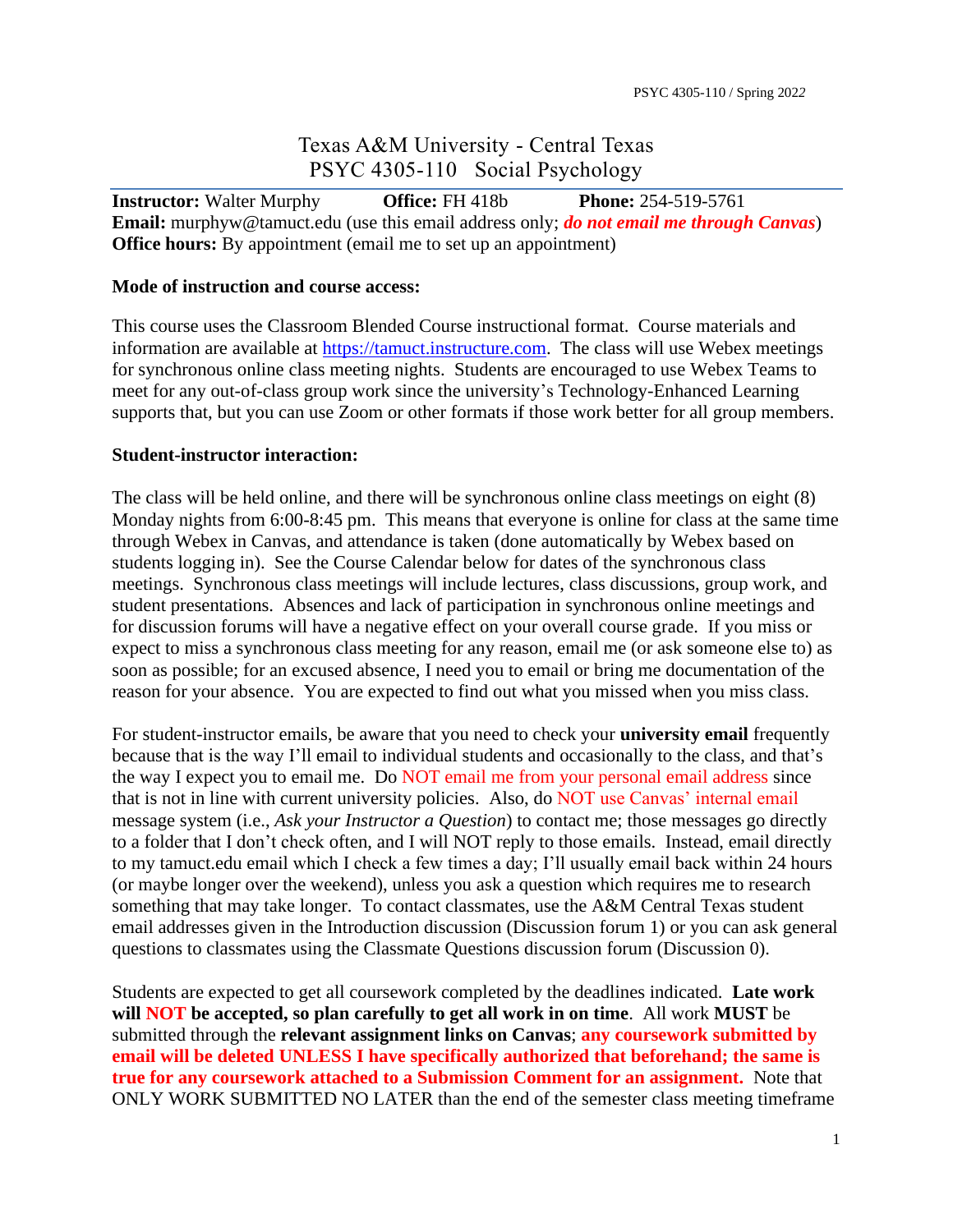(**May 13 at 11:59 pm**) will be counted toward your course grade.

# **Emergency Warning System for Texas A&M University-Central Texas (SAFEZONE):**

SafeZone provides a public safety application that gives you the ability to call for help with the push of a button. It also provides A&M Central Texas the ability to communicate emergency information quickly via push notifications, email, and text messages. All students automatically receive email and text messages via their myCT accounts. Downloading SafeZone allows access to push notifications and enables you to connect directly for help through the app. You can download SafeZone from the app store and use your myCT credentials to log in. If you would like more information, you can visit the **SafeZone** website at www.safezoneapp.com.

To register SafeZone on your phone, please follow these 3 easy steps*:*

- 1. Download the SafeZone App from your phone store using the link below:
	- a. [iPhone/iPad:](https://tamuct-my.sharepoint.com/personal/murphyw_tamuct_edu/Documents/Desktop/iPhone/iPad) <https://apps.apple.com/app/safezone/id533054756>
	- b. [Android Phone /Tablet:](https://play.google.com/store/apps/details?id=com.criticalarc.safezoneapp) <https://play.google.com/store/apps/details?id=com.criticalarc.safezoneapp>
- 2. Launch the app and enter your myCT email address (e.g., {name}@tamuct.edu)
- 3. Complete your profile and accept the terms of service

# **COURSE INFORMATION**

## **Course description:**

Learn theory and phenomena of social psychology. Study the effect of social variables upon the behavior of individuals. Examine socialization, language and communication, prejudice, social attitudes, attitude change, aggression, prosocial behavior, and group behavior.

# **Course objectives (aka Student learning outcomes):**

- **LO 1.** *Demonstrate factual knowledge (terminology, classifications, methods, trends)*
- **LO 2.** *Apply course material to improve thinking, problem-solving, and decisions*
- **LO 3.** *Practice skills in working with others as a member of a team*
- **LO 4.** *Demonstrate skills in expressing oneself in oral presentations and in writing*

### *Required Reading – Textbook***:**

Baumeister, Roy F. and Bushman, Brad J. (2021). *Social psychology and human nature* (5th ed.). Cengage. [ISBN: 978-0-357-12291-4]

### *Recommended Reading:*

American Psychological Association. (2020). *Publication manual of the American Psychological Association* (7th ed.). [ISBN: 978-1433832178]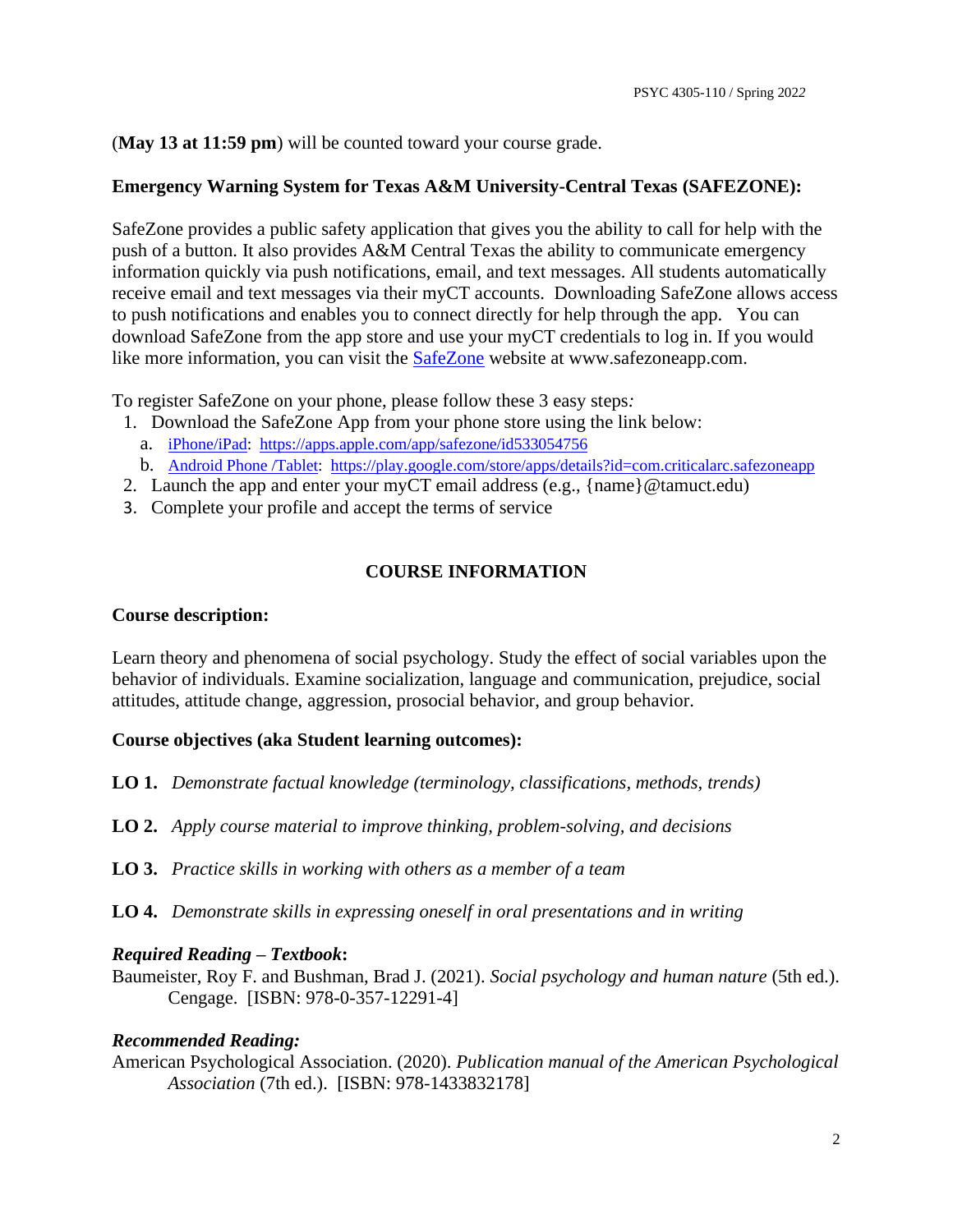#### **Academic integrity and classroom conduct policy:**

A&M Central Texas values the integrity of the academic enterprise and strives for the highest standards of academic conduct. A&M Central Texas expects its students, faculty, and staff to support adherence to high standards of personal and scholarly conduct to preserve the honor and integrity of the creative community. Academic integrity is defined as a commitment to honesty, trust, fairness, respect, and responsibility. Any deviation by students from this expectation may result in a failing grade for the assignment and potentially a failing grade for the course. All academic misconduct concerns will be reported to the university's Office of Student Conduct. Ignorance of the university's standards and expectations is never an excuse to act with a lack of integrity. When in doubt on collaboration, citation, or any issue, please contact your instructor before taking a course of action.

More information can be found at [https://www.tamuct.edu/student-affairs/student-conduct.html.](https://www.tamuct.edu/student-affairs/student-conduct.html) If you know of potential honor violations by other students, you may submit a report at [https://cm.maxient.com/reportingform.php?TAMUCentralTexas&layout\\_id=0.](https://cm.maxient.com/reportingform.php?TAMUCentralTexas&layout_id=0) Note that in-class group work assignments are specifically designed to allow collaboration with other students. **All other work must be completed individually, without help from anyone except the course instructor.** If you're unsure whether any assignment allows you to work with others, ask the course instructor. For discussion forum posts and for Webex Chat messages, be respectful of ideas and opinions of all class members; inappropriate language and interactions will lead to being blocked for the rest of the semester from the discussions and the loss of related points or to the loss of access to Webex Chat. To get the most out of this class and all your classes, treat them like a job; come to the class meetings prepared, take responsibility for your own work, and respect other class members and your instructor.

### **COURSE REQUIREMENTS**

#### **Coursework grading**: (*with related learning outcomes*)

| Quizzes <i>LO1</i> , <i>LO2</i>               | $(13 \t@ 3\t% \t@ a)$                |     | 39% (12 pts ea)                             |
|-----------------------------------------------|--------------------------------------|-----|---------------------------------------------|
| Behavioral norms assignment LO2, LO4          |                                      |     | $10\%$ (50 pts)                             |
| Article review PPT presentation LO1, LO2, LO4 |                                      |     | $10\%$ (30 pts)                             |
| In-class group work $LO1, LO3$                | $(7 \t@ 2\% \t@ a/ 5 \t@ 3\% \t@ a)$ |     | 29% $(4 \text{ pts } ea/6 \text{ pts } ea)$ |
| Discussion forums LO1, LO4                    | $(3 \t@ 4\% \t@ a)$                  | 12% |                                             |

**Grading scale/Posting of grades:** Grades in this course are earned, not given; students earn grades by actively reading course material, by participating in discussion forums and in-class group work, and by applying subject-matter content on discussion forums and all assignments. Grades are determined based on the percentage of points earned on an assignment and the assignment's weight toward the overall course grade. Grades will be posted in Canvas when grading is completed; some work will take longer to grade. Feel free to ask me about any missing grades, but I cannot email specific grade information due to federal privacy rules.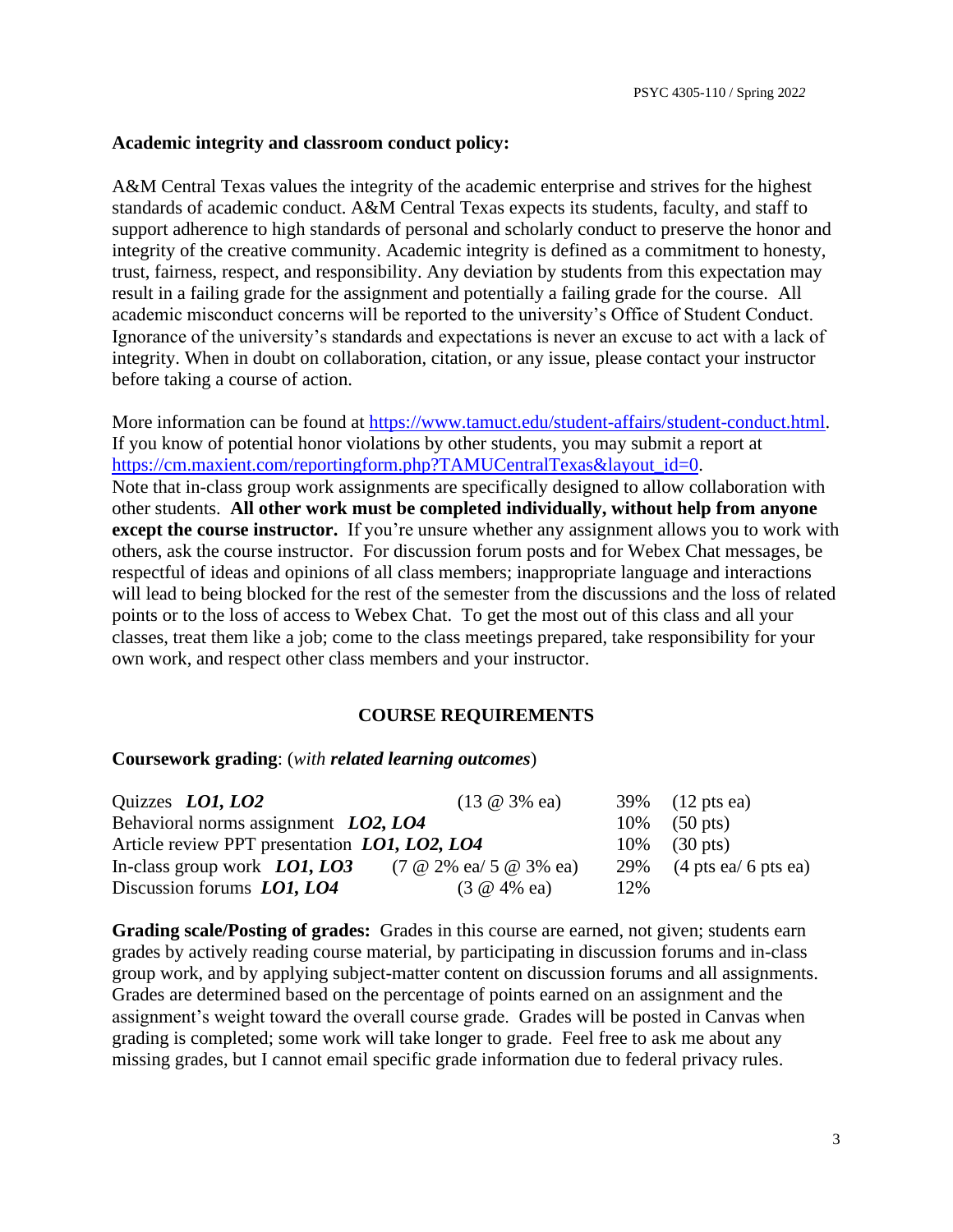| Final Course Grade | University Definition | Percentage            |
|--------------------|-----------------------|-----------------------|
| A                  | Excellent             | $90.00+$ total points |
| B                  | Good                  | 80.00-89.99 points    |
| $\mathcal{C}$      | Fair                  | 70.00-79.99 points    |
| D                  | Poor                  | 60.00-69.99 points    |
| F                  | Failing               | Below 60.00 points    |
|                    |                       |                       |

#### **TECHNOLOGY REQUIREMENTS AND SUPPORT**

**Technology Requirements:** For this course, you need reliable access to a computer and to the Internet. It is recommended that you use a wired (*not wireless*) connection to take quizzes, to access and submit coursework, and for synchronous class meetings; make sure your computer is configured correctly and address issues well in advance of deadlines. Loss of wireless connection or avoidable technology issues while in class or uploading work is not an acceptable reason for absences or late submission of work. If you use non-Microsoft Office programs for coursework, save your coursework in the comparable Microsoft format for submission through Canvas (e.g., MS Word or PowerPoint). Also, ALWAYS make sure your submitted coursework has uploaded to Canvas fully and correctly.

This course uses the A&M Central Texas Instructure Canvas learning management system. The university strongly recommends the latest versions of Firefox or Chrome browsers. Canvas no longer supports any version of Internet Explorer. Logon to our Canvas system at [https://tamuct.instructure.com](https://tamuct.instructure.com/) or through MyCT. You will log in through our Microsoft portal. *Username*: Your MyCT e-mail address *Password*: Your MyCT password

Check the relevant Canvas guide (under the Help link in Canvas) for information about the browsers supported and for computer compatibility in Canvas if you are having issues. If you need more help, the information below lets you know whom to contact.

a) For technology issues, including login problems, students should contact Help Desk Central. HDC is available 24 hours a day, 7 days a week. *When calling for support, make sure to let your support technician know you are an A&M Central Texas student.*

Email: [helpdesk@tamu.edu](mailto:helpdesk@tamu.edu)  Phone: (254) 519-5466 Web Chat: [http://hdc.tamu.edu](http://hdc.tamu.edu/)

b) For anything inside of Canvas (e.g., uploading files, setting up notifications, using the calendar), students should contact Canvas Support, which is available from inside of Canvas by clicking on the Help link on the lefthand menu. Your help options are to select "Chat with Canvas Support," to submit a support request to "Report a Problem", or to call the Canvas support line: 1-844-757-0953.

c) For issues related to specific course content and requirements, contact me by email.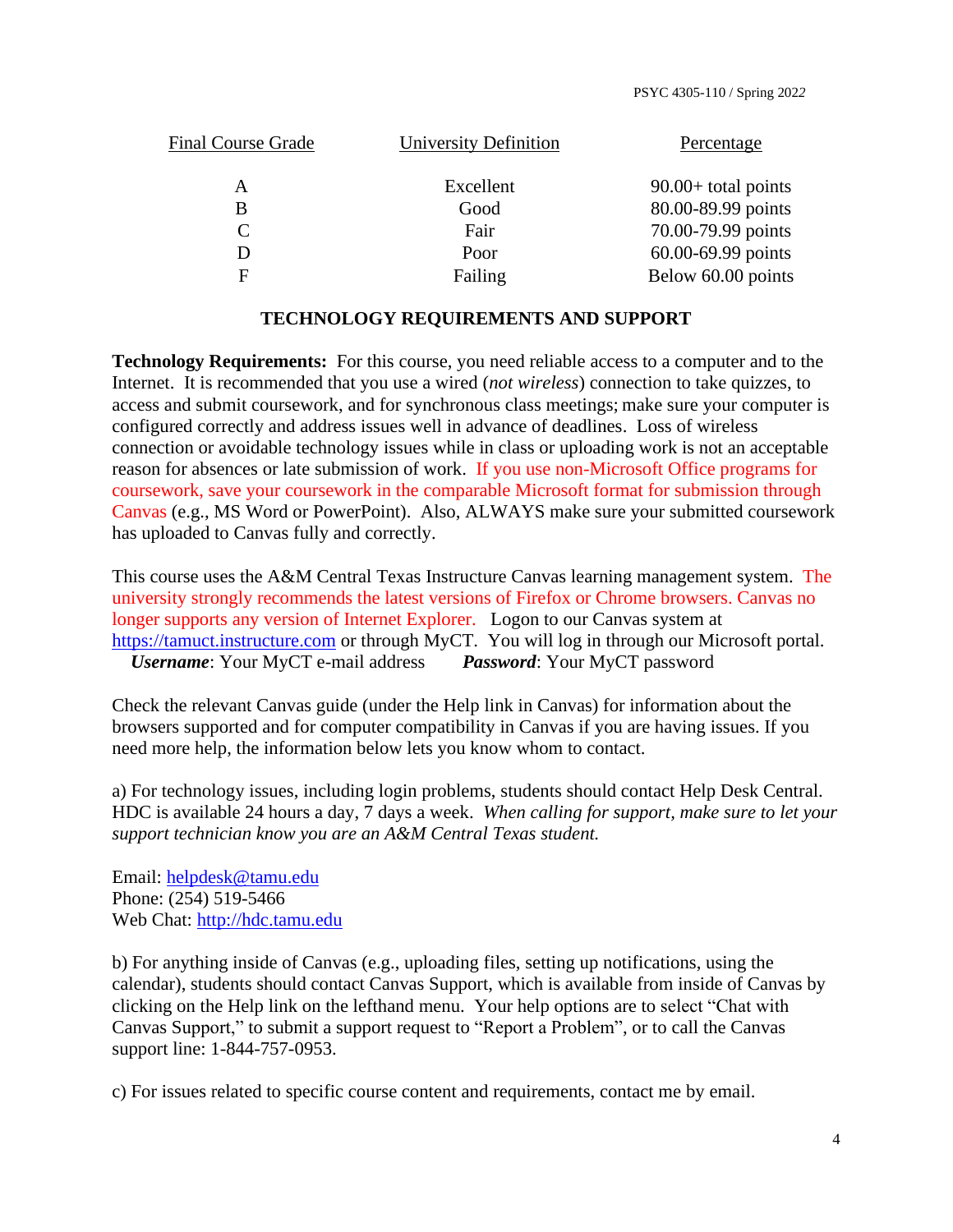PSYC 4305-110 / Spring 202*2*

| <b>Dates</b>        | <b>Lectures and coursework</b> | <b>Reading</b>                   | <b>Quiz due dates/</b>              |
|---------------------|--------------------------------|----------------------------------|-------------------------------------|
|                     |                                |                                  | coursework due dates                |
| <b>SCM</b> means a  | <b>Activities during</b>       | Chapter (Ch)                     |                                     |
| synchronous online  | synchronous class meeting      | or Application                   | Coursework is due at                |
| class meeting night |                                | Module (AM)                      | 11:59 pm on due dates.              |
|                     |                                |                                  |                                     |
| First week of class |                                | Chs 1&2                          | Discussion Forum 1 due 1/21;        |
|                     |                                |                                  | Quiz on Ch. 2 due 1/23              |
| $SCM$ on $1/24$     | Syllabus, Lecture Ch. 2,       | Ch <sub>3</sub>                  | Group Work 1 due 1/28; Quiz         |
|                     | Group Work 1                   |                                  | on Ch. 3 due 1/30                   |
| 1/31                |                                | $Ch 5$ ; AM A                    | Quiz on Ch. 5 due 2/6               |
| $SCM$ on $2/7$      | Lecture Ch. 3, Group Work      | Ch <sub>4</sub>                  | Group Work 2 and 3 due 2/11;        |
|                     | 2, Lecture Ch. 5, Group        |                                  | Quiz on Ch. 4 due 2/13              |
|                     | Work 3, Special Topics         |                                  |                                     |
|                     | $(S.T.)$ Lecture               |                                  |                                     |
| 2/14                |                                |                                  | Quiz on Ch. 6 due 2/20              |
| $SCM$ on $2/21$     |                                | $Ch 6$ ; AM B<br>Ch <sub>7</sub> |                                     |
|                     | Lecture Ch. 4, Group Work      |                                  | Group Work 4 and 5 due 2/25;        |
|                     | 4, Lecture Ch. 6, Group        |                                  | Quiz on Ch. 7 due 2/27              |
|                     | Work 5, S.T. Lecture           |                                  |                                     |
| 2/28                |                                | $Ch 8$ ; AM $C$                  | <b>Behavioral Norms Assignment</b>  |
|                     |                                |                                  | due $3/4$ ; Quiz on Ch. 8 due $3/6$ |
| $SCM$ on $3/7$      | Lecture Ch. 7, Group Work      |                                  | Group Work 6 and 7 due 3/11;        |
|                     | 6, Lecture Ch. 8, Group        |                                  |                                     |
|                     | Work 7, S.T. Lecture           |                                  |                                     |
| $3/14$ to $3/18$    | <b>SPRING BREAK</b>            |                                  |                                     |
| 3/21                |                                |                                  | Article review PPT due 3/26*        |
| <b>SCM</b> on 3/28  | <b>Student Presentations</b>   | Ch <sub>9</sub>                  | Quiz on Ch. 9 due 4/3               |
| 4/4                 |                                | Ch 10; AM D                      | Discussion Forum 2 due 4/8;         |
|                     |                                |                                  | Quiz on Ch. 10 due 4/10             |
| $SCM$ on $4/11$     | Lecture Ch. 9, Group Work      | Ch <sub>11</sub>                 | Group Work 8 and 9 due 4/15;        |
|                     | 8, Lecture Ch. 10, Group       |                                  | Quiz on Ch. 11 due 4/17             |
|                     | Work 9, S.T. Lecture           |                                  |                                     |
| 4/18                |                                | Ch 12; AM E                      | Quiz on Ch. 12 due 4/24             |
| $SCM$ on $4/25$     | Lecture Ch. 11, Group          | Ch <sub>13</sub>                 | Group Work 10 and 11 due            |
|                     | Work 10, Lecture Ch. 12,       |                                  | 4/29; Quiz on Ch. 13 due $5/1$      |
|                     | Group Work 11, S.T.            |                                  |                                     |
|                     | Lecture                        |                                  |                                     |
| 5/2                 |                                | Ch 14                            | Discussion Forum 3 due 5/6;         |
|                     |                                |                                  | Quiz on Ch. 14 due 5/8              |
| $SCM$ on $5/9$      | Lecture Ch. 13, Group          |                                  | Group Work 12 due 5/13              |
|                     | Work 12, Lecture Ch. 14        |                                  |                                     |

# **COURSE CALENDAR**

\* PPTs must be uploaded to Canvas prior to the day of presentation and are due on a Saturday.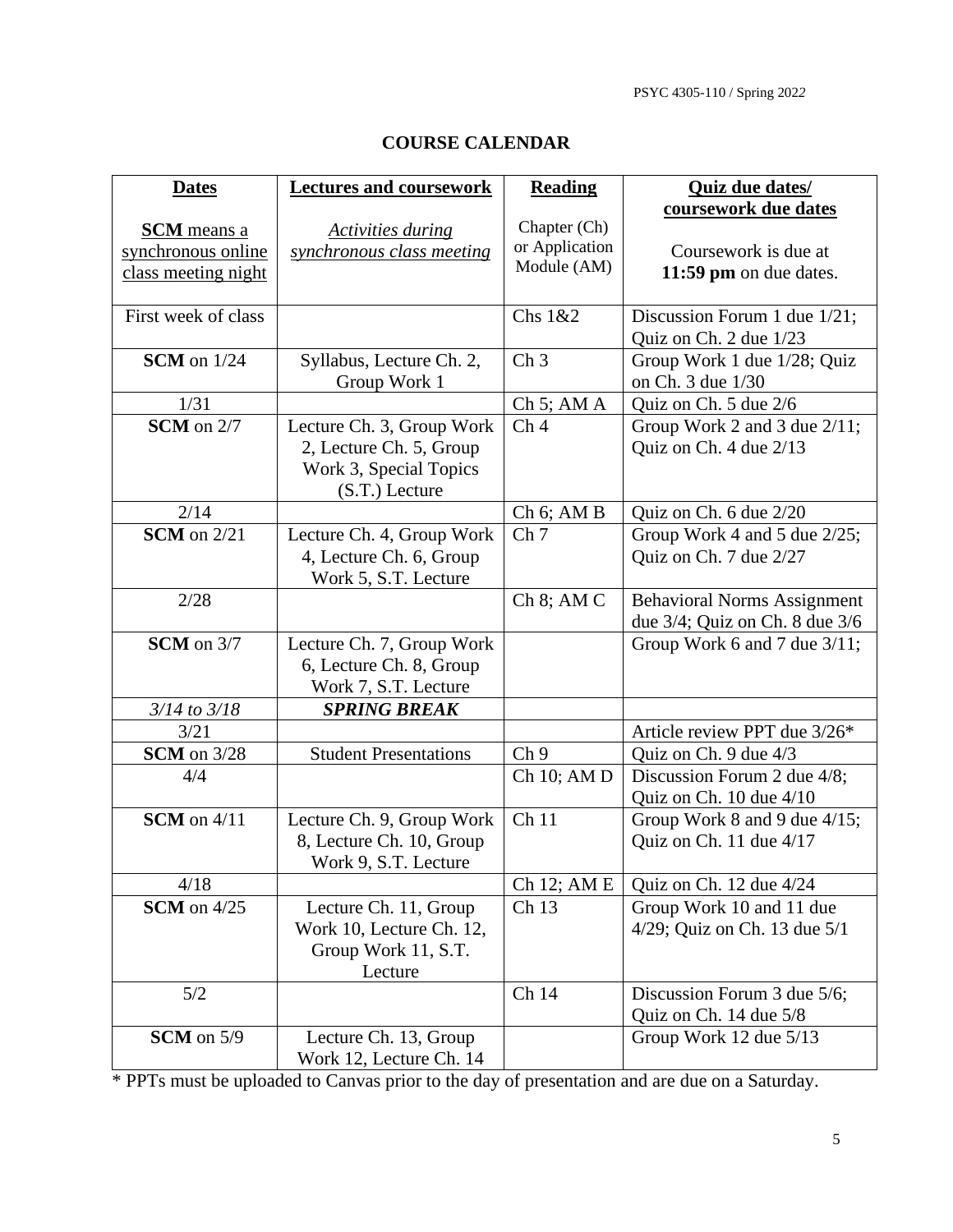Dates and other policies listed may be changed as needed, usually with class member input, and if changes are made, they will be announced through the Announcements section of Canvas and the online syllabus will be edited to show them. **Students are responsible for being aware of ALL changes made, so make sure your Canvas Notifications are set correctly.**

**APA format**: Although some students may not be familiar with APA format, it is critical to know for reading and writing in psychology, so I want to help you practice using it. This course requires ALL WORK to meet standards of the 7<sup>th</sup> edition, published in October 2019 (not the 6<sup>th</sup> edition); all relevant grading rubrics include an APA format component.

# **COURSE AND UNIVERSITY PROCEDURES AND POLICIES**

**Drop Policy:** If you discover that you need to drop this class, you must complete a Drop Request Form through Warrior Web, available at: [https://dynamicforms.ngwebsolutions.com/casAuthentication.ashx?InstID=eaed95b9-f2be-45f3](https://dynamicforms.ngwebsolutions.com/casAuthentication.ashx?InstID=eaed95b9-f2be-45f3-a37d-46928168bc10&targetUrl=https%3A%2F%2Fdynamicforms.ngwebsolutions.com%2FSubmit%2FForm%2FStart%2F53b8369e-0502-4f36-be43-f02a4202f612) [a37d-](https://dynamicforms.ngwebsolutions.com/casAuthentication.ashx?InstID=eaed95b9-f2be-45f3-a37d-46928168bc10&targetUrl=https%3A%2F%2Fdynamicforms.ngwebsolutions.com%2FSubmit%2FForm%2FStart%2F53b8369e-0502-4f36-be43-f02a4202f612)[46928168bc10&targetUrl=https%3A%2F%2Fdynamicforms.ngwebsolutions.com%2FSubmit%](https://dynamicforms.ngwebsolutions.com/casAuthentication.ashx?InstID=eaed95b9-f2be-45f3-a37d-46928168bc10&targetUrl=https%3A%2F%2Fdynamicforms.ngwebsolutions.com%2FSubmit%2FForm%2FStart%2F53b8369e-0502-4f36-be43-f02a4202f612) [2FForm%2FStart%2F53b8369e-0502-4f36-be43-f02a4202f612](https://dynamicforms.ngwebsolutions.com/casAuthentication.ashx?InstID=eaed95b9-f2be-45f3-a37d-46928168bc10&targetUrl=https%3A%2F%2Fdynamicforms.ngwebsolutions.com%2FSubmit%2FForm%2FStart%2F53b8369e-0502-4f36-be43-f02a4202f612) .

Faculty cannot drop students; this is always the responsibility of the student. The Registrar's Office will provide a deadline on the Academic Calendar by which the form must be completed. Once you return the signed form to the Registrar's Office, you must go into Warrior Web and confirm that you are no longer enrolled. If you still show up as enrolled, FOLLOW UP with the Registrar's Office immediately. You are to attend class until the procedure is complete to avoid penalty for absence. Should you miss the drop deadline or fail to follow the procedure, you could receive an F in the course, which may affect your financial aid and/or VA educational benefits.

**Academic Accommodations**: At A&M Central Texas, we value an inclusive learning environment where every student has an equal chance to succeed and has the right to a barrierfree education. The Warrior Center for Student Success, Equity and Inclusion is responsible for ensuring that students with a disability receive equal access to the University's programs, services, and activities. If you believe you have a disability requiring reasonable accommodations, please contact the Office of Access and Inclusion by calling (254) 501-5836 or visiting in person at Warrior Hall 212. Any information you provide is private and confidential and will be treated as such. For more information please visit our Access & Inclusion for Students Canvas Community page (log-in required) at<https://tamuct.instructure.com/courses/717> or, when logged into Canvas, click on Courses on the blue lefthand menu, then choose Access and Inclusion for Students.

**Important information for Pregnant and/or Parenting Students:** A&M Central Texas supports students who are pregnant and/or parenting. In accordance with requirements of Title IX and related guidance from US Department of Education's Office of Civil Rights, the Dean of Student Affairs' Office can assist students who are pregnant and/or parenting in seeking accommodations related to pregnancy and/or parenting. Students should seek out assistance as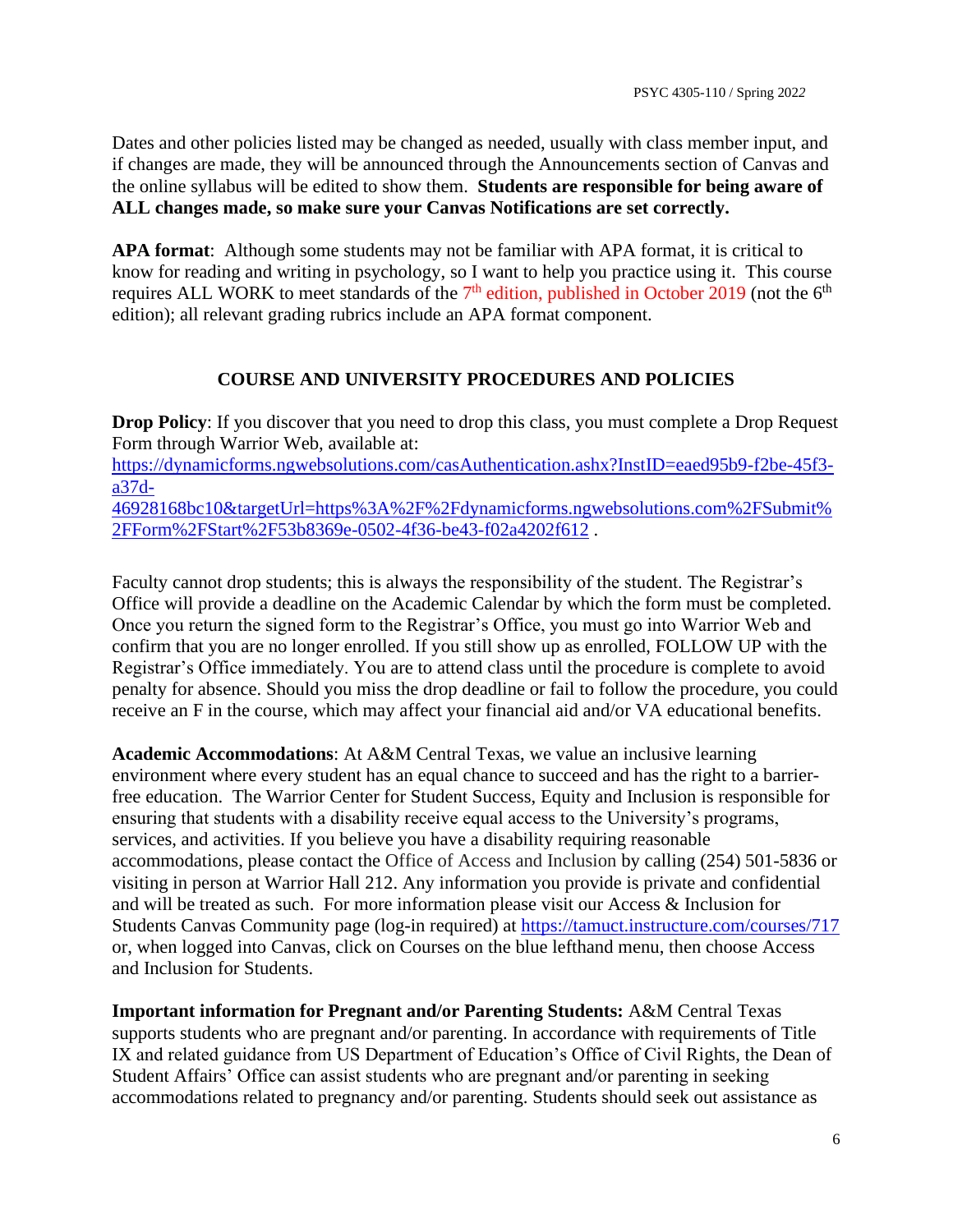early in the pregnancy as possible. For more information, please visit the Student Affairs webpage at [https://www.tamuct.edu/student-affairs/pregnant-and-parenting-students.html.](https://www.tamuct.edu/student-affairs/pregnant-and-parenting-students.html) Students may also contact the institution's Title IX Coordinator. If you would like to read more about these requirements and guidelines online, please visit the relevant government website at [http://www2.ed.gov/about/offices/list/ocr/docs/pregnancy.pdf.](http://www2.ed.gov/about/offices/list/ocr/docs/pregnancy.pdf) Title IX of the Education Amendments Act of 1972 prohibits discrimination on the basis of sex and gender which includes pregnancy, parenting, and all related conditions. A&M Central Texas is able to provide flexible and individualized reasonable accommodations to pregnant and parenting students. All pregnant and parenting students should contact the Associate Dean in the Division of Student Affairs at (254) 501-5909 to seek out assistance. Students may also contact the University's Title IX Coordinator; see more information at [https://www.tamuct.edu/compliance/titleix.html.](https://www.tamuct.edu/compliance/titleix.html)

**Tutoring:** Tutoring is available to all A&M Central Texas students, on a remote online basis. Student success coaching is available online upon request. If you are interested in success coaching or in becoming a tutor or have any other question, contact Academic Support Programs at (254) 501-5836, visit the Office of Student Success in Warrior Hall, Room 212F, or email [WarriorCenter@tamuct.edu.](mailto:WarriorCenter@tamuct.edu) To schedule tutoring sessions and view tutor availability, please visit [Tutor Matching Services](https://tutormatchingservice.com/TAMUCT) or visit the Tutoring Center in Warrior Hall, Room 111.

Chat live with a tutor 24/7 for almost any subject from on your computer! Tutor.com is an online tutoring platform that enables A&M Central Texas students to log in and receive online tutoring support at no additional cost. This tool provides tutoring in over 40 subject areas except writing support. Access Tutor.com through the lefthand menu in our Canvas class page.

**Online Proctored Testing:** A&M Central Texas uses Proctorio for online identity verification and proctored testing. This service is provided at no direct cost to students. If the course requires identity verification or proctored testing, the technology requirements are: Any computer meeting the minimum computing requirements, plus web camera, speaker, and microphone (or headset). Proctorio also requires the Chrome web browser with their custom plug in. The Proctorio system should not be needed for our class this semester.

**University Writing Center:** Located in Warrior Hall 416, the University Writing Center (UWC) at A&M Central Texas is a free service open to all A&M Central Texas students. For the Spring 2022 semester, the hours of operation are from 10:00 a.m.-5:00 p.m. Monday thru Thursday in Warrior Hall 416 (with online tutoring available every hour as well) with satellite hours available online only Monday thru Thursday from 6:00-9:00 p.m. and Saturday 12:00-3:00 p.m.

Tutors are prepared to help writers of all levels and abilities at any stage of the writing process. While tutors will not write, edit, or grade papers, they will assist students in developing more effective composing practices. By providing a practice audience for students' ideas and writing, our tutors highlight the ways in which they read and interpret students' texts, offering guidance and support throughout the various stages of the writing process. In addition, students may work independently in the UWC by checking out a laptop that runs the Microsoft Office suite and connects to WIFI or by consulting our resources on writing, including all of the relevant style guides. Whether you need help brainstorming ideas, organizing an essay, proofreading,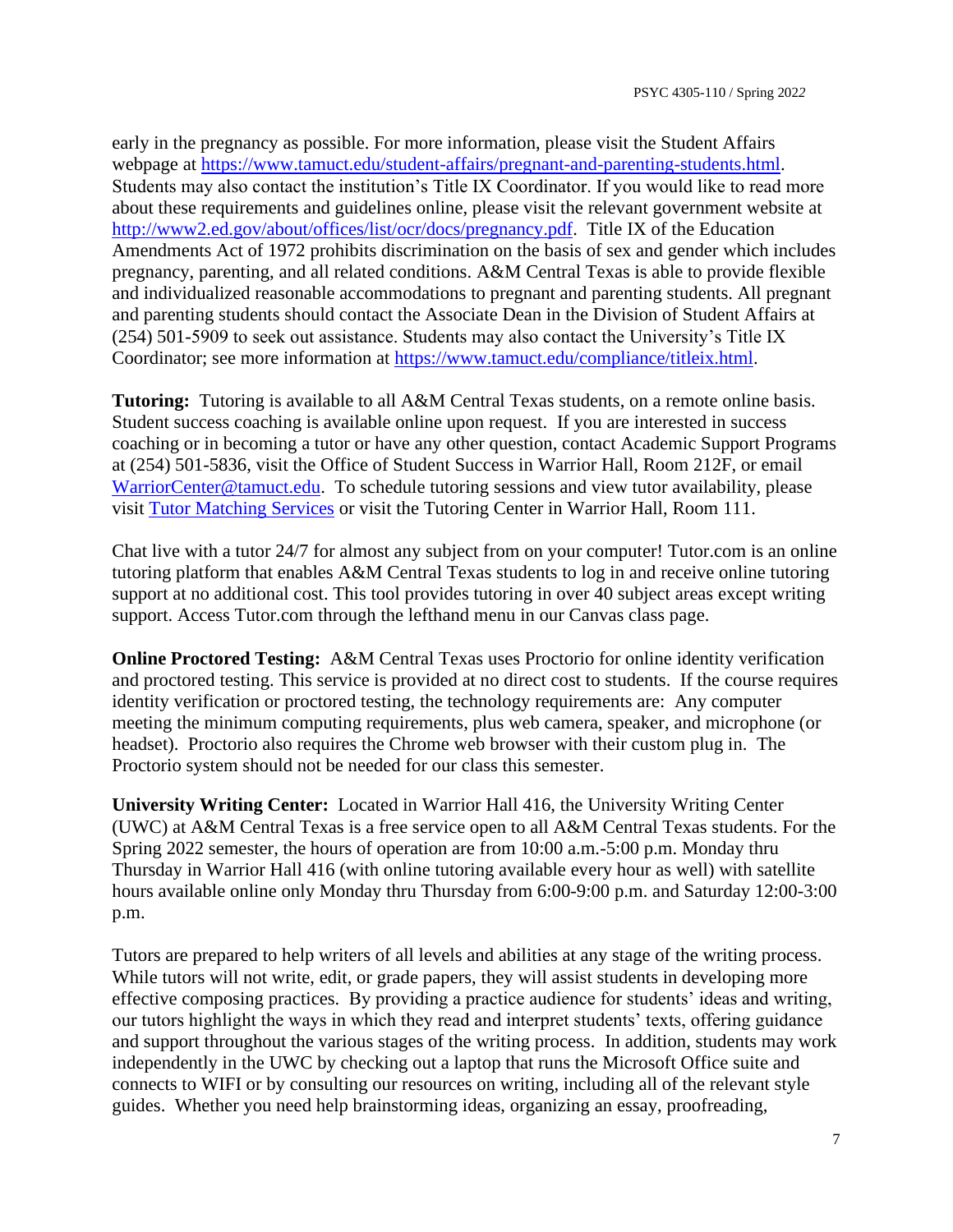understanding proper citation practices, or just want a quiet place to work, the UWC is here to help!

Students may arrange a one-to-one session with a trained and experienced writing tutor by making an appointment via WCOnline at [https://tamuct.mywconline.com.](https://tamuct.mywconline.com/) In addition, you can email Dr. Bruce Bowles Jr. at [bruce.bowles@tamuct.edu](mailto:bruce.bowles@tamuct.edu) if you have any questions about the UWC, need any assistance with scheduling, or would like to schedule a recurring appointment with your favorite tutor.

**University Library:** The University Library provides many services in support of research across campus and at a distance. We offer over 200 electronic databases containing approximately 400,000 eBooks and 82,000 journals, in addition to the 96,000 items in our print collection, which can be mailed to students who live more than 50 miles from campus. Research guides for each subject taught at A&M-Central Texas are available through our website to help students navigate these resources. On campus, the library offers technology including cameras, laptops, microphones, webcams, and digital sound recorders.

Research assistance from a librarian is also available 24 hours a day through our online chat service and at the reference desk when the library is open. Research sessions can be scheduled for more comprehensive assistance, and may take place virtually through WebEx, Microsoft Teams, or in-person at the library. [Schedule an appointment here.](https://nam04.safelinks.protection.outlook.com/?url=https%3A%2F%2Ftamuct.libcal.com%2Fappointments%2F%3Fg%3D6956&data=04%7C01%7Clisa.bunkowski%40tamuct.edu%7Cde2c07d9f5804f09518008d9ab7ba6ff%7C9eed4e3000f744849ff193ad8005acec%7C0%7C0%7C637729369835011558%7CUnknown%7CTWFpbGZsb3d8eyJWIjoiMC4wLjAwMDAiLCJQIjoiV2luMzIiLCJBTiI6Ik1haWwiLCJXVCI6Mn0%3D%7C3000&sdata=KhtjgRSAw9aq%2FoBsB6wyu8b7PSuGN5EGPypzr3Ty2No%3D&reserved=0) Assistance may cover many topics, including how to find articles in peer-reviewed journals, how to cite resources, and how to piece together research for written assignments.

Our 27,000-square-foot facility on the A&M Central Texas main campus includes student lounges, private study rooms, group workspaces, computer labs, family areas suitable for all ages, and many other features. Services such as interlibrary loan, TexShare, binding, and laminating are available. The library frequently offers workshops, tours, readings, and other events. For more information, visit our library webpage at <http://tamuct.libguides.com/index>**.**

### **A Note about Sexual Violence at A&M Central Texas**

Sexual violence is a serious safety, social justice, and public health issue. The university offers support for anyone struggling with these issues. University faculty are mandated reporters, so if someone discloses that they were sexually assaulted (or a victim of Domestic/Dating Violence or Stalking) while a student at A&M Central Texas, faculty members are required to inform the Title IX Office. If you want to discuss any of these issues confidentially, you can do so through the Student Counseling Center (254-501-5955) located in Warrior Hall 207L. Note that, as of September 1, 2019, faculty and other university employees other than designated confidential counselors are required to report any instance of sexual harassment, sexual assault, domestic violence, or stalking that they witness or are told about to the university's Title IX office.

Sexual violence can occur on our campus because predators often feel emboldened, and victims often feel silenced or shamed. It is incumbent on ALL of us to find ways to actively create environments that tell predators we don't agree with their behaviors and to tell survivors we will support them. Your actions matter. Don't be a bystander; be an agent of change. For additional